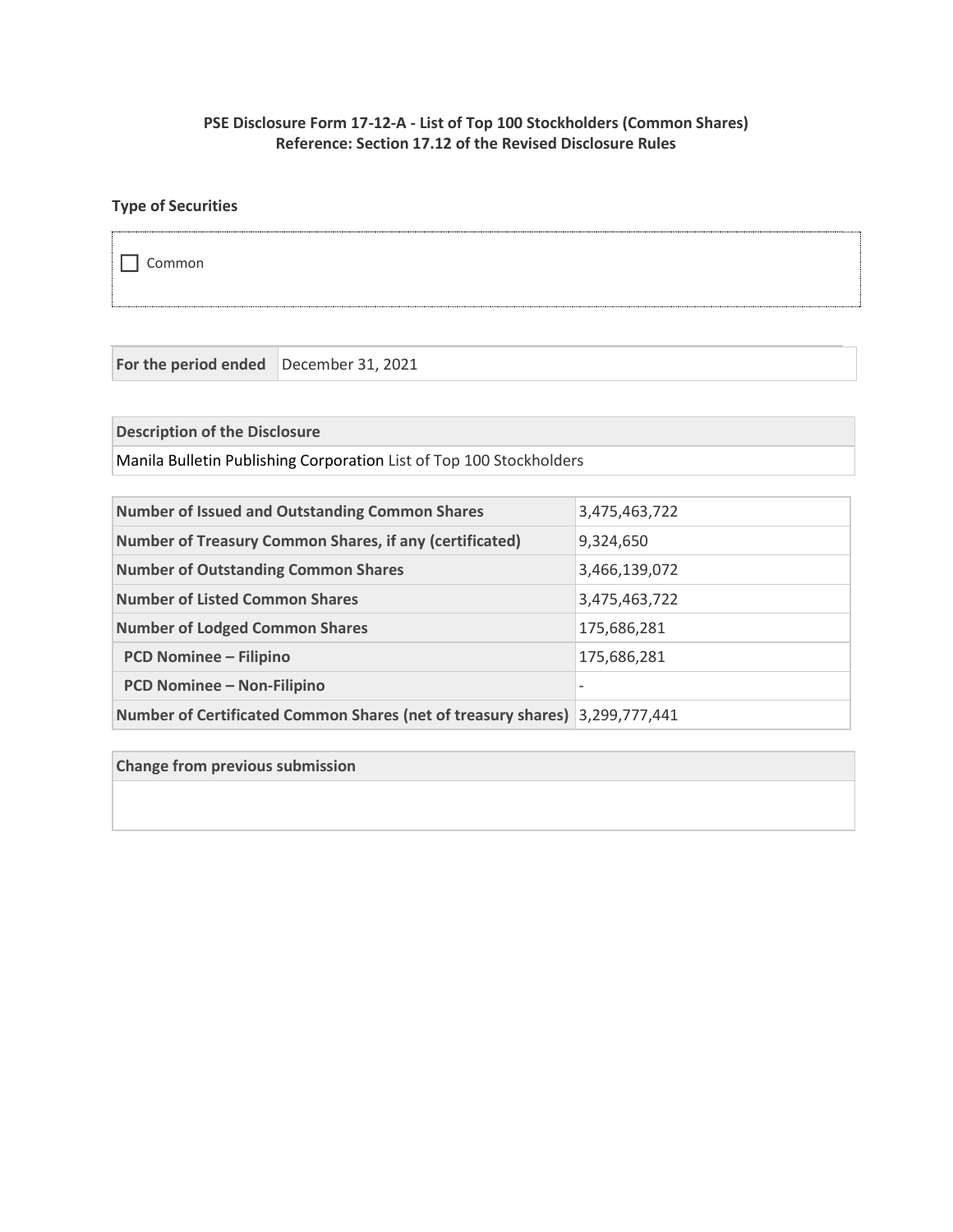#### Stock Transfer Service Inc. Page No. 1 MANILA BULLETIN PUBLISHING CORPORATION<br>List of Top 100 Stockholders As of 12/31/2021

| Rank           | Name                                   | Holdings             | Rank   |
|----------------|----------------------------------------|----------------------|--------|
| $\mathbf{1}$   | U S AUTOMOTIVE CO INC                  | 1,883,738,106 54.20% |        |
| $\overline{2}$ | USAUTOCO INC.                          | 811, 225, 930 23.34% |        |
| 3              | MENZI TRUST FUND INC                   | 292,632,568 08.42%   |        |
| 4              | PCD NOMINEE CORPORATION                | 175,686,281 05.06%   |        |
| 5              | EVERGREEN STOCKBROKERAGE & SEC., INC.  | 135,807,290 03.91%   |        |
| 6              | TREASURY SHARES                        | 9,324,650 00.27%     |        |
| 7              | UY, WILLIAM CARLOS                     | 9,089,117            | 00.26% |
| 8              | CHUNG BUNSIT                           | 6, 217, 122          | 00.18% |
| 9              | CHUA, FRANCISCO C.                     | 4,544,563 00.13%     |        |
| 10             | ANITA S. REGALADO-DALAKOURAS           | 4,544,562 00.13%     |        |
| 11             | TAN, TEODORA D.                        | 4,544,561 00.13%     |        |
| 12             | MIRIAM CU                              | 4,173,850            | 00.12% |
| 13             | CHING, RICHARD                         | 3,326,332            | 00.10% |
| 14             | YAP, BASILIO C.                        | 2,851,891 00.08%     |        |
| 15             | YAP, BENJAMIN C.                       | 2,851,891 00.08%     |        |
| 16             | BASILIO C. YAP                         | 2,380,087            | 00.07% |
| 17             | BENJAMIN C. YAP                        | 2,380,087            | 00.07% |
| 18             | MAKATI SUPERMARKET CORPORATION         | 2,272,281 00.07%     |        |
| 19             | UNIMART INC                            | 2,272,281 00.07%     |        |
| 20             | SY, JIMMY                              | 1,817,826 00.05%     |        |
| 21             | LEE, EDWARD A.                         | 1,817,826            | 00.05% |
| 22             | CARLOS UY CORPORATION                  | 1,817,826            | 00.05% |
| 23             | MICHAEL ANGELO P &/OR BIENVENIDO U LIM | 1,802,026 00.05%     |        |
| 24             | YAP JR, ENRIQUE Y.                     | 1,365,544 00.04%     |        |
| 25             | JOHNNY K CHOA                          | 1,326,547 00.04%     |        |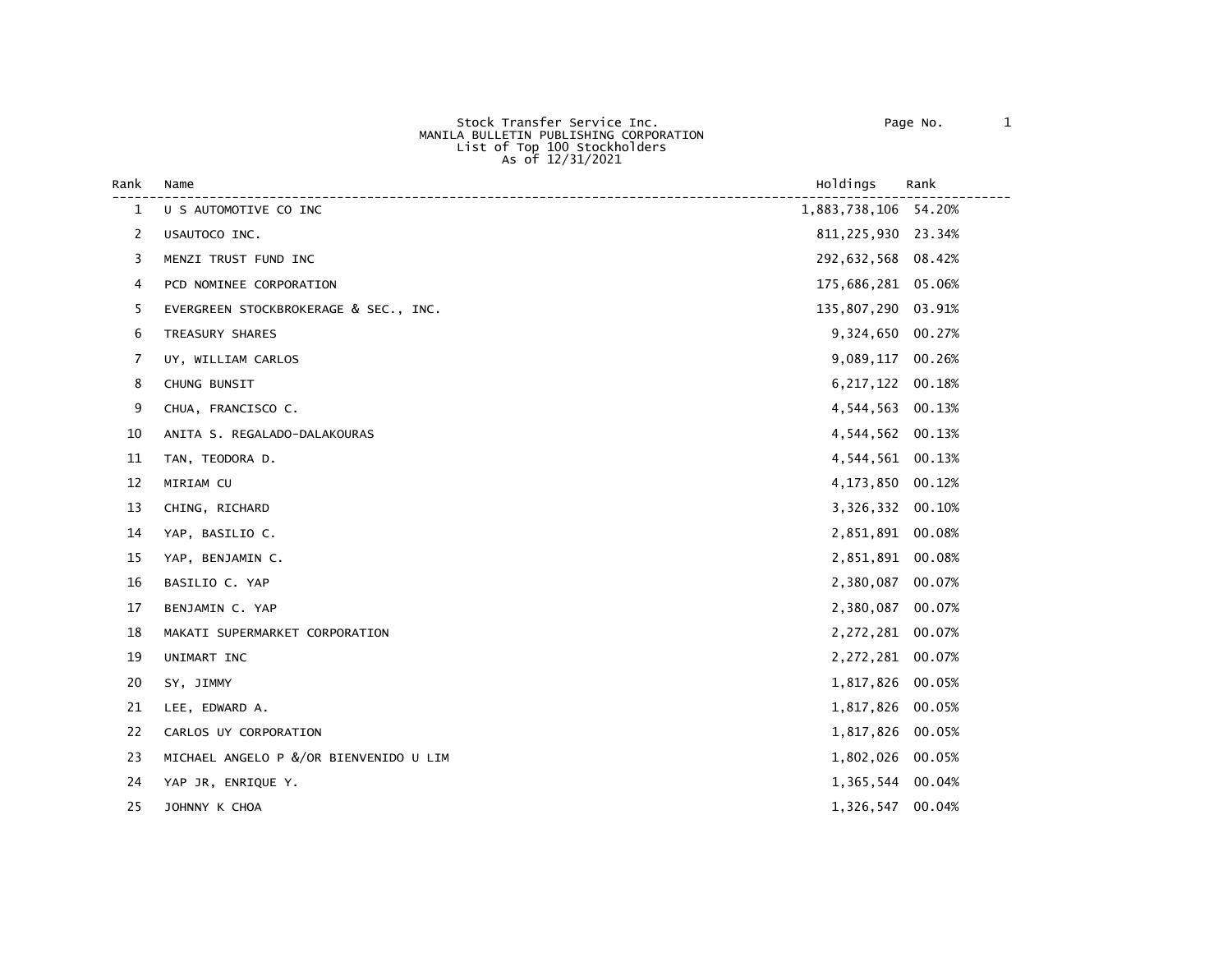26 O LEDESMA & CO INC 1,195,560 00.03%

#### User ID: maria Time: 01/05/2022 10:29:06

MANILA BULLETIN PUBLISHING CORPORATION<br>List of Top 100 Stockholders

Stock Transfer Service Inc. Page No. 2

|      | As of 12/31/2021                              |             |        |
|------|-----------------------------------------------|-------------|--------|
| Rank | Name                                          | Holdings    | Rank   |
| 27   | LEE, CARLOS A.                                | 1, 139, 325 | 00.03% |
| 28   | TIONG KENG CHING                              | 1,136,140   | 00.03% |
| 29   | SABINO B PADILLA IV &/OR MA DOMINGA B PADILLA | 1,134,663   | 00.03% |
| 30   | MIRIAM C. CU                                  | 1,128,995   | 00.03% |
| 31   | ZENAIDA GONZALES OR ARNEL GONZALES            | 1,127,058   | 00.03% |
| 32   | GOLDCLASS INC.                                | 1,052,409   | 00.03% |
| 33   | YAP, NICHOL C.                                | 945,626     | 00.03% |
| 34   | YAP, JOHNNY C.                                | 945,626     | 00.03% |
| 35   | YAP III, EMILIO C.                            | 945,626     | 00.03% |
| 36   | EDAN CORPORATION                              | 913,596     | 00.03% |
| 37   | SY BEE DY                                     | 908,921     | 00.03% |
| 38   | BARCELON, GEORGE T.                           | 908,918     | 00.03% |
| 39   | ILUSORIO, ERLINDA K                           | 908,916     | 00.03% |
| 40   | MA BARBARA B &/OR TEODORO B PADILLA           | 874,969     | 00.03% |
| 41   | MA DOMINGA B &/OR MA BARBARA B PADILLA        | 874,969     | 00.03% |
| 42   | TEODORO B &/OR MA DOMINGA B PADILLA           | 874,966     | 00.03% |
| 43   | MICHAEL VINCENT Y. YAP                        | 867,174     | 00.02% |
| 44   | ENRIQUE Y. YAP JR.                            | 844,016     | 00.02% |
| 45   | JEANNE SY KING                                | 818,025     | 00.02% |
| 46   | CHUNG BUN SIT                                 | 794,463     | 00.02% |
| 47   | JOHNNY C. YAP                                 | 793,363     | 00.02% |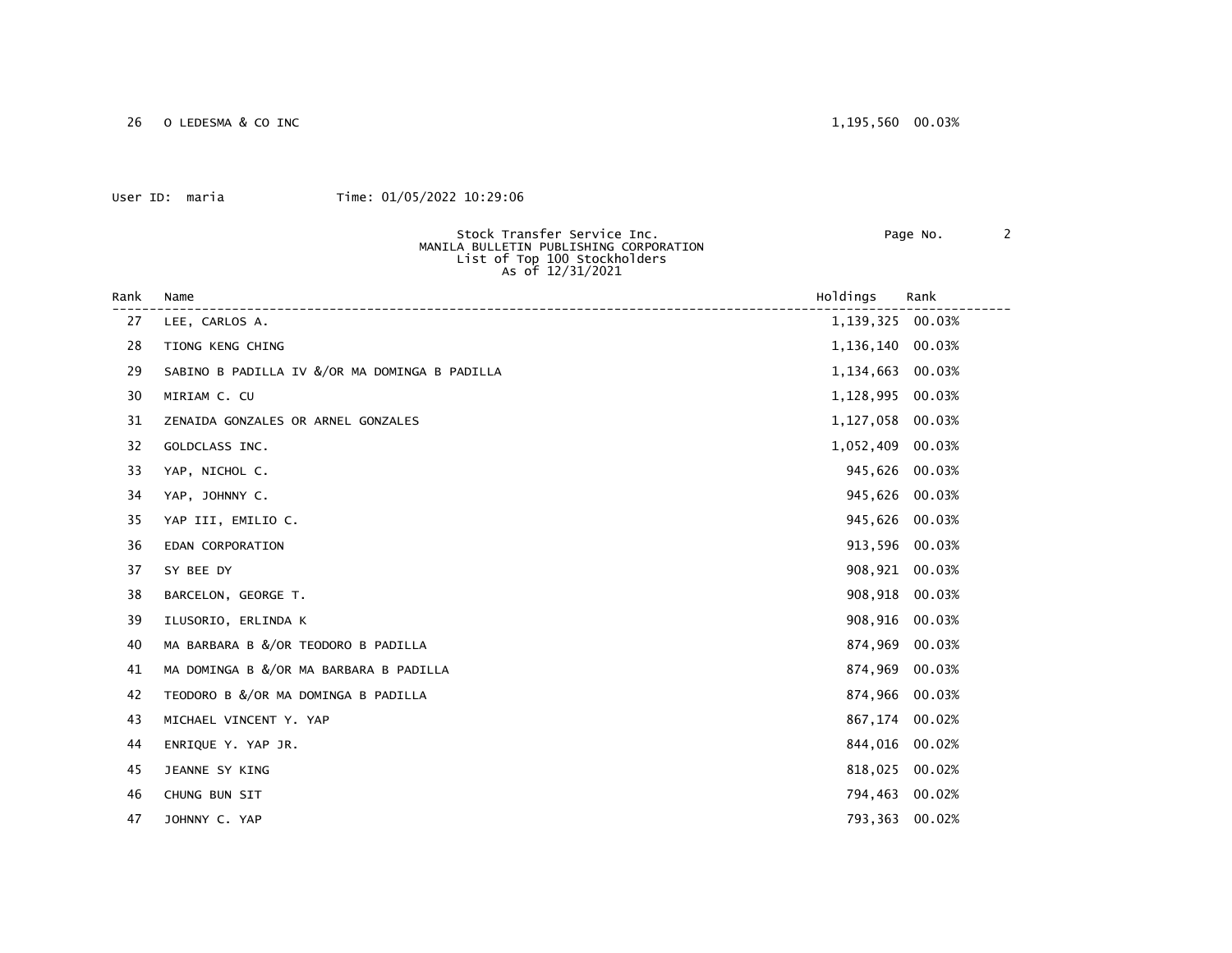| 48  | NICHOL C. YAP                                 | 793,363 00.02% |  |
|-----|-----------------------------------------------|----------------|--|
| 49  | EMILIO C. YAP III                             | 793,362 00.02% |  |
| 50. | PAN MALAYAN MANAGEMENT & INVESTMENT CORP      | 735.641 00.02% |  |
| 51  | PINKY ROSE &/OR FLORENTINA PEDRO LIM          | 730,067 00.02% |  |
| 52  | SABINO B PADILLA IV &/OR MA BARBARA B PADILLA | 699,976 00.02% |  |

|      |          | Stock Transfer Service Inc.<br>MANILA BULLETIN PUBLISHING CORPORATION<br>List of Top 100 Stockholders<br>As of 12/31/2021 |                 | Page No.    |  |
|------|----------|---------------------------------------------------------------------------------------------------------------------------|-----------------|-------------|--|
| nonk | $N = m0$ |                                                                                                                           | $II = I + in =$ | <b>Donk</b> |  |

| Rank | Name                                               | Holdings | Rank           |
|------|----------------------------------------------------|----------|----------------|
| 53   | EDELYN L ONGCHANHOI ITF KAILYN PEARL L ONGCHANHOI  |          | 662,602 00.02% |
| 54   | CARLOS CHUNG BUNSIT                                | 640,413  | 00.02%         |
| 55   | EDELYN L ONGCHANHOI ITF KEVIN WILLIAM L ONGCHANHOI | 602,367  | 00.02%         |
| 56   | DR. ANACLETO S. HERMOGENES                         | 568,073  | 00.02%         |
| 57   | SEE, BENITO LAGUNA                                 |          | 545,351 00.02% |
| 58   | FIDEL V. GIRON                                     | 540,807  | 00.02%         |
| 59   | FERIA, CRISTETA A                                  |          | 522,626 00.02% |
| 60   | FEDELINA U&/OR ELIODORO J&/OR BETHEL ANN RAVALO&/  |          | 500,325 00.01% |
| 61   | CONSUNJI, EDWINA A.                                |          | 454,457 00.01% |
| 62   | ANGEL NGU                                          | 454,457  | 00.01%         |
| 63   | MENDOZA, ALBERTO &/OR JEANIE C                     | 454,457  | 00.01%         |
| 64   | WELDING INDUSTRIES OF THE PHIL. INC.               | 454,457  | 00.01%         |
| 65   | JOHNNY CUA WEN GEE                                 | 444,729  | 00.01%         |
| 66   | NUBLA JR, RALPH                                    | 414,069  | 00.01%         |
| 67   | ANITY TY                                           |          | 411,355 00.01% |
| 68   | AGAPITO P. VILLAROMAN                              |          | 400,000 00.01% |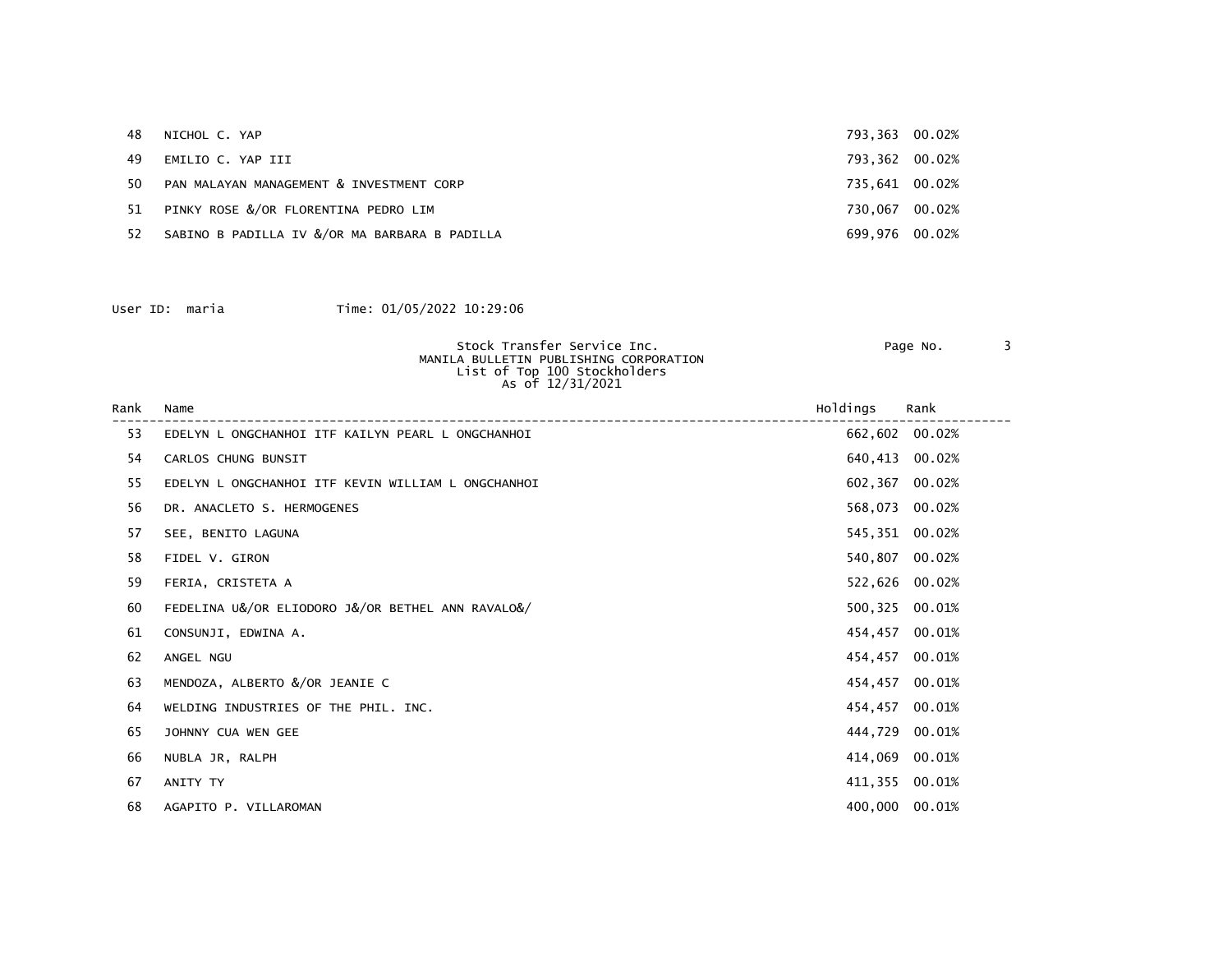| 69 | BALTAO, HAZEL P                       | 383,342 00.01% |  |
|----|---------------------------------------|----------------|--|
| 70 | JEANNE S KING                         | 366,924 00.01% |  |
| 71 | ONG, JOSEPH D.                        | 363,572 00.01% |  |
| 72 | GO, CARLOS S.                         | 363,572 00.01% |  |
| 73 | SY, VICENTE GUEVARA                   | 363,570 00.01% |  |
| 74 | TIU, EMILIO                           | 363,570 00.01% |  |
| 75 | UY, REMEDIOS                          | 363,570 00.01% |  |
| 76 | MARSHALL COHU ITF: MARC ALLAN C. COHU | 349,879 00.01% |  |
| 77 | PENA SR, GREGORIO                     | 343,029 00.01% |  |
| 78 | YAP JR, EMILIO C                      | 313,236 00.01% |  |

| Stock Transfer Service Inc.            | Page No. |  |
|----------------------------------------|----------|--|
| MANILA BULLETIN PUBLISHING CORPORATION |          |  |
| List of Top 100 Stockholders           |          |  |
| As of 12/31/2021                       |          |  |
|                                        |          |  |

| Rank | Name                      | Holdings | Rank           |
|------|---------------------------|----------|----------------|
| 79   | GO, EUSEBIO S             |          | 290,854 00.01% |
| 80   | V LEYEZA                  |          | 278,199 00.01% |
| 81   | YAP, FLORENTINO C         |          | 272,678 00.01% |
| 82   | GO, CARLITO C             |          | 272,678 00.01% |
| 83   | JOSEF, JOSEFINA N.        |          | 272,678 00.01% |
| 84   | JOSE LIM CHU TICK         |          | 272,677 00.01% |
| 85   | <b>GAN TIONG CHUA</b>     |          | 272,677 00.01% |
| 86   | CIPRIANO, PURIFICACION M. |          | 272,677 00.01% |
| 87   | TANQUETO JR, PERSHING     |          | 272,677 00.01% |
| 88   | LILIA SAN BUENAVENTURA    |          | 259,615 00.01% |
| 89   | GO, WILSON G.             |          | 254,503 00.01% |
| 90   | CHUA HU HUA               |          | 254,498 00.01% |
|      |                           |          |                |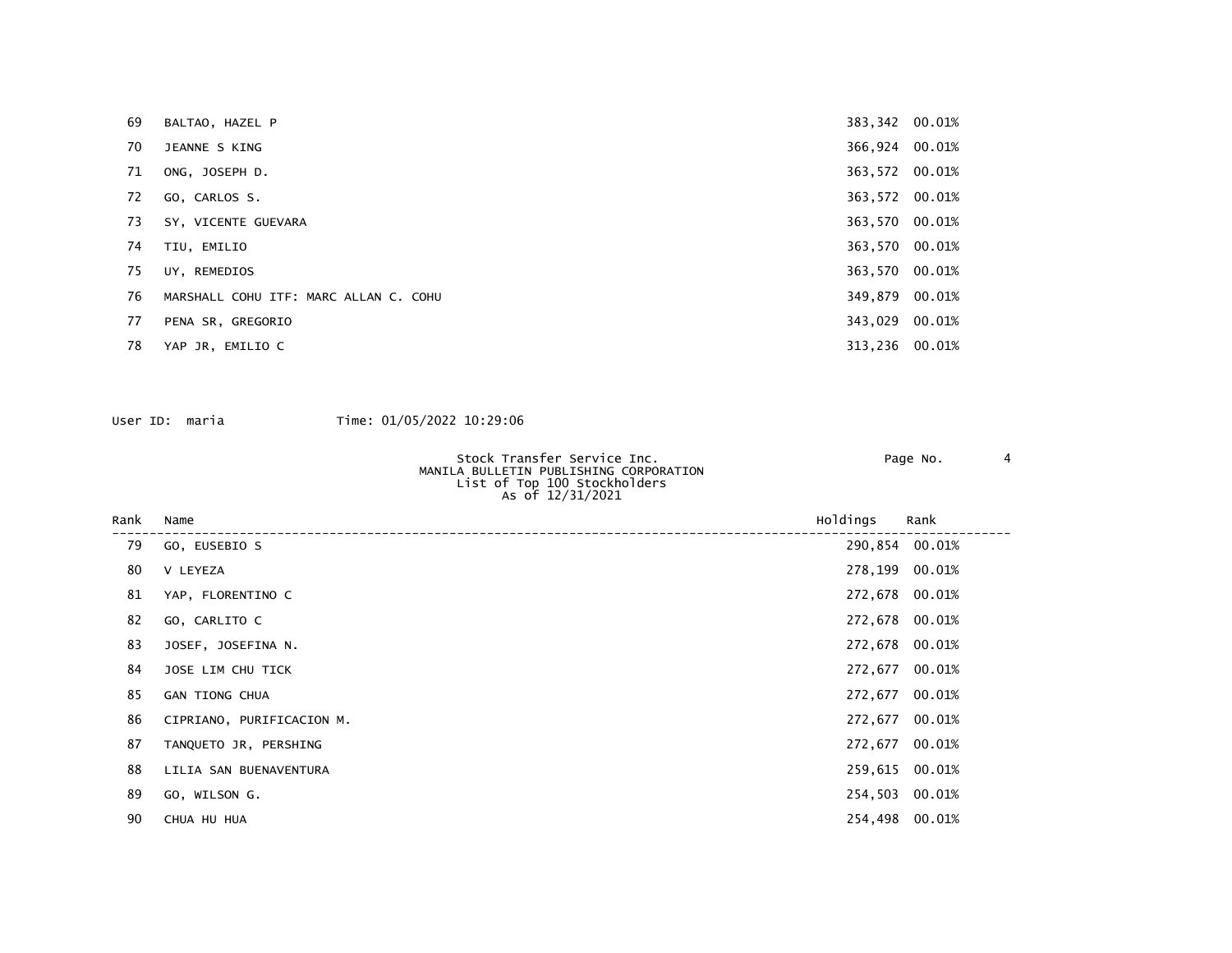| 91  | DANIEL C CU                              | 247,581 00.01% |  |
|-----|------------------------------------------|----------------|--|
| 92  | ESTATE DEVELOPERS AND INVESTORS CORP     | 242,861 00.01% |  |
| 93  | ELIODORO J. RAVALO                       | 240,863 00.01% |  |
| 94  | MENDOZA, AMORSOLO V                      | 239,383 00.01% |  |
| 95  | ANDREA D DOMINGO                         | 234,440 00.01% |  |
| 96  | OPPEN, ANTONIO C.                        | 230,848 00.01% |  |
| 97  | <b>JESSE REYES</b>                       | 227.237 00.01% |  |
| 98  | P & A AGRICULTURAL & TRADING CORPORATION | 227,230 00.01% |  |
| 99  | CATAPUSAN, JULITO A.                     | 218,154 00.01% |  |
| 100 | YUQUICO, GEORGE                          | 218,145 00.01% |  |

|      |      | Stock Transfer Service Inc.<br>MANILA BULLETIN PUBLISHING CORPORATION<br>List of Top 100 Stockholders<br>As of 12/31/2021 | Page No.             |
|------|------|---------------------------------------------------------------------------------------------------------------------------|----------------------|
| Rank | Name |                                                                                                                           | Holdings<br>Rank     |
|      |      |                                                                                                                           |                      |
|      |      |                                                                                                                           |                      |
|      |      | Total Top 100 Shareholders :                                                                                              | 3,411,914,740 98.17% |

| ---------------<br>3,475,463,777 | Total Issued Shares |
|----------------------------------|---------------------|
| ________________                 |                     |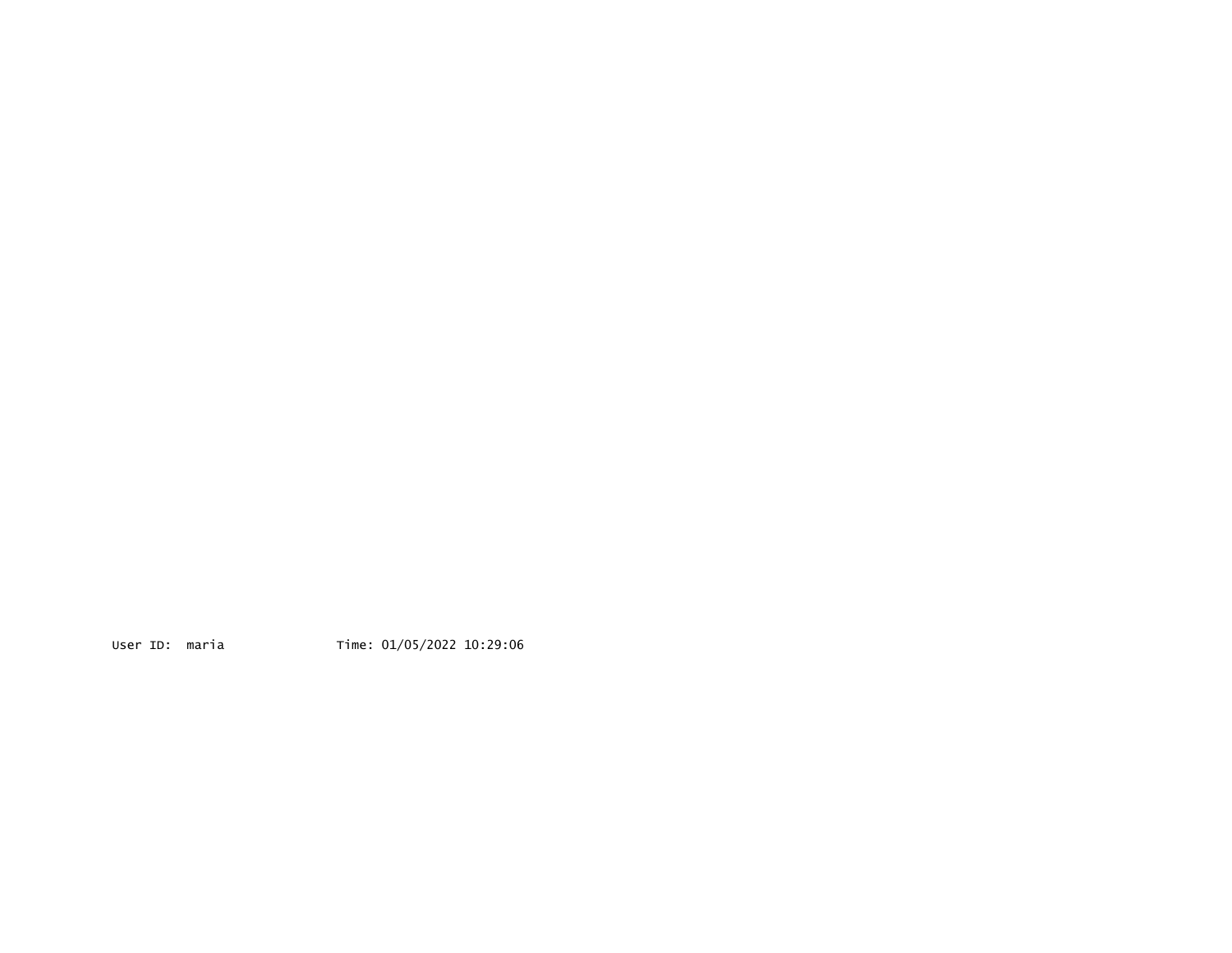### **OUTSTANDING BALANCES FOR A SPECIFIC COMPANY**

Company Code - MB0000000000

| Business Date: December 31, 2021                  |                 |
|---------------------------------------------------|-----------------|
| <b>BPNAME</b>                                     | <b>HOLDINGS</b> |
| UPCC SECURITIES CORP.                             | 4,874,271       |
| A & A SECURITIES, INC.                            | 1,259,120       |
| <b>ABACUS SECURITIES CORPORATION</b>              | 8,257,587       |
| PHILSTOCKS FINANCIAL INC                          | 1,446,913       |
| A. T. DE CASTRO SECURITIES CORP.                  | 209,436         |
| ALPHA SECURITIES CORP.                            | 91,853          |
| <b>BA SECURITIES, INC.</b>                        | 208,809         |
| AP SECURITIES INCORPORATED                        | 219,278         |
| ANSALDO, GODINEZ & CO., INC.                      | 5,689,494       |
| AB CAPITAL SECURITIES, INC.                       | 881,287         |
| <b>SB EQUITIES, INC.</b>                          | 2,888,082       |
| ASIA PACIFIC CAPITAL EQUITIES & SECURITIES CORP.  | 141,435         |
| <b>ASIASEC EQUITIES, INC.</b>                     | 385,446         |
| <b>ASTRA SECURITIES CORPORATION</b>               | 232,361         |
| CHINA BANK SECURITIES CORPORATION                 | 82,098          |
| BELSON SECURITIES, INC.                           | 164,699         |
| BENJAMIN CO CA & CO., INC.                        | 46,833          |
| JAKA SECURITIES CORP.                             | 3,937,349       |
| <b>BPI SECURITIES CORPORATION</b>                 | 4,988,624       |
| CAMPOS, LANUZA & COMPANY, INC.                    | 36,498          |
| SINCERE SECURITIES CORPORATION                    | 316,439         |
| CTS GLOBAL EQUITY GROUP, INC.                     | 3,199,973       |
| TRITON SECURITIES CORP.                           | 474,733         |
| IGC SECURITIES INC.                               | 232,983         |
| <b>CUALOPING SECURITIES CORPORATION</b>           | 3,755           |
| DBP-DAIWA CAPITAL MARKETS PHILPPINES, INC.        | 7,837           |
| DAVID GO SECURITIES CORP.                         | 1,172,673       |
| DIVERSIFIED SECURITIES, INC.                      | 3,216,970       |
| E. CHUA CHIACO SECURITIES, INC.                   | 799,764         |
| EQUITABLE SECURIITES (PHILS.) INC.                | 12,255          |
| <b>EAST WEST CAPITAL CORPORATION</b>              | 575             |
| <b>EASTERN SECURITIES DEVELOPMENT CORPORATION</b> | 2,757,698       |
| EQUITIWORLD SECURITIES, INC.                      | 123,240         |
| EVERGREEN STOCK BROKERAGE & SEC., INC.            | 5,278,523       |
| <b>FIRST ORIENT SECURITIES, INC.</b>              | 1,497           |
| FIRST INTEGRATED CAPITAL SECURITIES, INC.         | 6,362           |
| FORTUNE SECURITIES, INC.                          | 14              |
| F. YAP SECURITIES, INC.                           | 317,604         |
| <b>GLOBALINKS SECURITIES &amp; STOCKS, INC.</b>   | 342,040         |
| <b>JSG SECURITIES, INC.</b>                       | 38,175          |
| <b>GOLDSTAR SECURITIES, INC.</b>                  | 2,087,197       |
| GUILD SECURITIES, INC.                            | 286,628         |
| HDI SECURITIES, INC.                              | 3,426,442       |
| H. E. BENNETT SECURITIES, INC.                    | 319,953         |
| HK SECURITIES, INC.                               | 4,982           |
| I. ACKERMAN & CO., INC.                           | 57,427          |
| I. B. GIMENEZ SECURITIES, INC.                    | 8,949           |
| INVESTORS SECURITIES, INC,                        | 1,125,601       |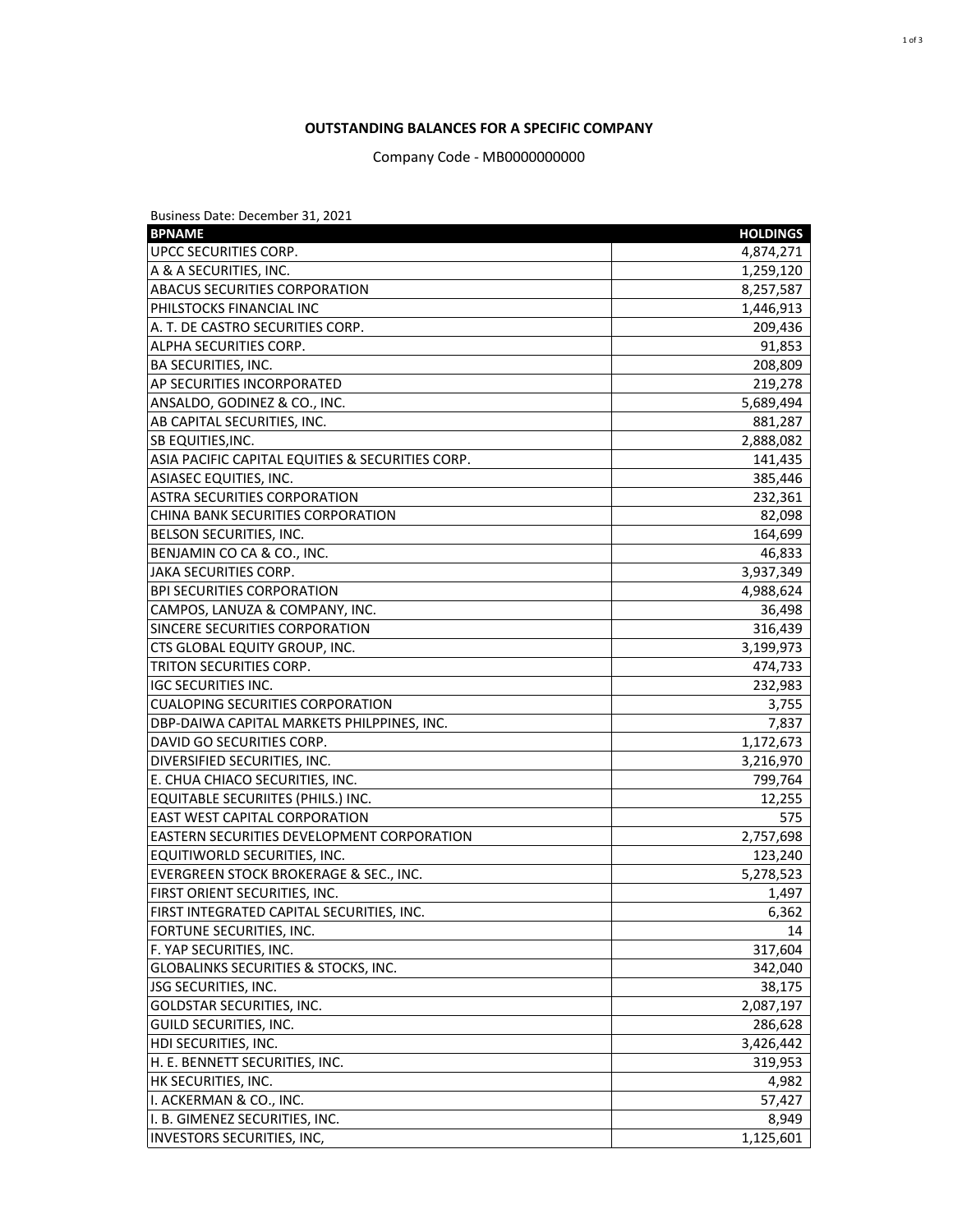| <b>BPNAME</b>                                           | <b>HOLDINGS</b> |
|---------------------------------------------------------|-----------------|
| IMPERIAL, DE GUZMAN, ABALOS & CO., INC.                 | 59,009          |
| INTRA-INVEST SECURITIES, INC.                           | 295,595         |
| ASIAN CAPITAL EQUITIES, INC.                            | 23              |
| J.M. BARCELON & CO., INC.                               | 58,279          |
| <b>STRATEGIC EQUITIES CORP.</b>                         | 48,422          |
| LARRGO SECURITIES CO., INC.                             | 20,394          |
| LOPEZ, LOCSIN, LEDESMA & CO., INC.                      | 678             |
| LUCKY SECURITIES, INC.                                  | 1,905           |
| LUYS SECURITIES COMPANY, INC.                           | 3,334,499       |
| <b>MANDARIN SECURITIES CORPORATION</b>                  | 8,984,462       |
| COL Financial Group, Inc.                               | 22,046,462      |
| DA MARKET SECURITIES, INC.                              | 98,299          |
| MERCANTILE SECURITIES CORP.                             | 809,643         |
| MERIDIAN SECURITIES, INC.                               | 133,122         |
| MDR SECURITIES, INC.                                    | 67,486          |
| REGIS PARTNERS, INC.                                    | 17,586          |
| MOUNT PEAK SECURITIES, INC.                             | 182,983         |
| NEW WORLD SECURITIES CO., INC.                          | 1,769,852       |
| OPTIMUM SECURITIES CORPORATION                          | 211,813         |
| <b>RCBC SECURITIES, INC.</b>                            | 795,368         |
| PAN ASIA SECURITIES CORP.                               | 452,852         |
| PAPA SECURITIES CORPORATION                             | 504,041         |
| MAYBANK ATR KIM ENG SECURITIES, INC.                    | 2,124,351       |
| PLATINUM SECURITIES, INC.                               | 27,305          |
| PNB SECURITIES, INC.                                    | 805,168         |
| PREMIUM SECURITIES, INC.                                | 521,260         |
| SALISBURY BKT SECURITIES CORPORATION                    | 12,108          |
| <b>QUALITY INVESTMENTS &amp; SECURITIES CORPORATION</b> | 4,335,312       |
| R & L INVESTMENTS, INC.                                 | 534,965         |
| R. COYIUTO SECURITIES, INC.                             | 389,606         |
| REGINA CAPITAL DEVELOPMENT CORPORATION                  | 603,115         |
| R. NUBLA SECURITIES, INC.                               | 18,994,099      |
| AAA SOUTHEAST EQUITIES, INCORPORATED                    | 87,007          |
| R. S. LIM & CO., INC.                                   | 946,914         |
| RTG & COMPANY, INC.                                     | 104,477         |
| S.J. ROXAS & CO., INC.                                  | 68,966          |
| FIDELITY SECURITIES, INC.                               | 19,297          |
| SUMMIT SECURITIES, INC.                                 | 3,510,254       |
| STANDARD SECURITIES CORPORATION                         | 164,469         |
| SUPREME STOCKBROKERS, INC                               | 5,591           |
| TANSENGCO & CO., INC.                                   | 390,031         |
| TOWER SECURITIES, INC.                                  | 12,820,033      |
| TRANS-ASIA SECURITIES, INC.                             | 20,758          |
| UCPB SECURITIES, INC.                                   | 50,600          |
| <b>E.SECURITIES, INC.</b>                               | 82,083          |
| VENTURE SECURITIES, INC.                                | 1,060,266       |
| FIRST METRO SECURITIES BROKERAGE CORP.                  | 3,350,886       |
| WEALTH SECURITIES, INC.                                 | 1,688,184       |
| WESTLINK GLOBAL EQUITIES, INC.                          | 3,489,258       |
| BERNAD SECURITIES, INC.                                 | 328,695         |
| WONG SECURITIES CORPORATION                             | 100,003         |
| YAO & ZIALCITA, INC.                                    | 258,804         |
| YU & COMPANY, INC.                                      | 978,494         |
| <b>BDO SECURITIES CORPORATION</b>                       | 3,864,019       |
| <b>EAGLE EQUITIES, INC.</b>                             | 11,138          |
|                                                         |                 |